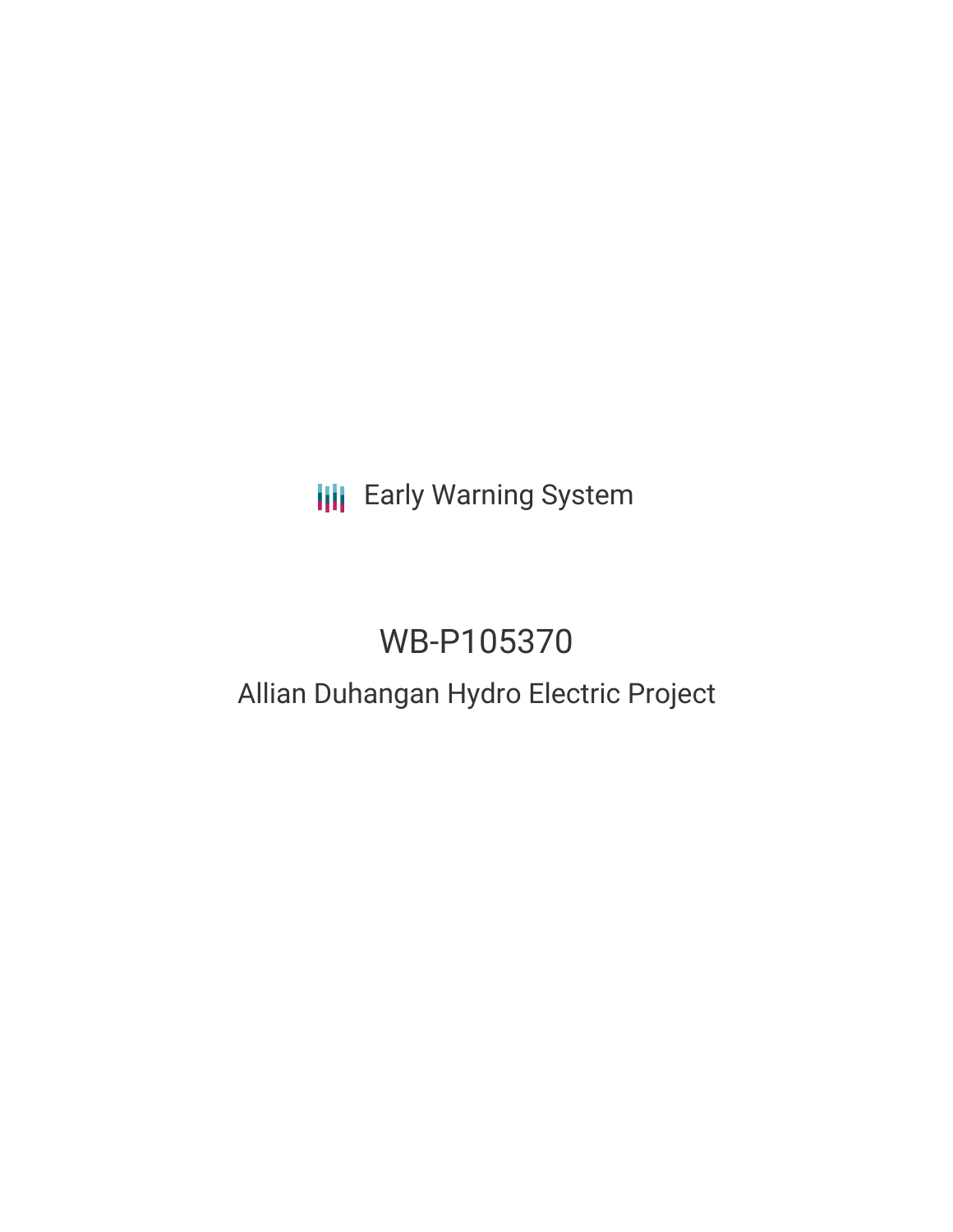

## **Quick Facts**

| <b>Countries</b>              | India               |
|-------------------------------|---------------------|
| <b>Financial Institutions</b> | World Bank (WB)     |
| <b>Status</b>                 | Proposed            |
| <b>Bank Risk Rating</b>       | A                   |
| <b>Borrower</b>               | Government of India |
| <b>Sectors</b>                | Energy              |
| <b>Project Cost (USD)</b>     | \$195.00 million    |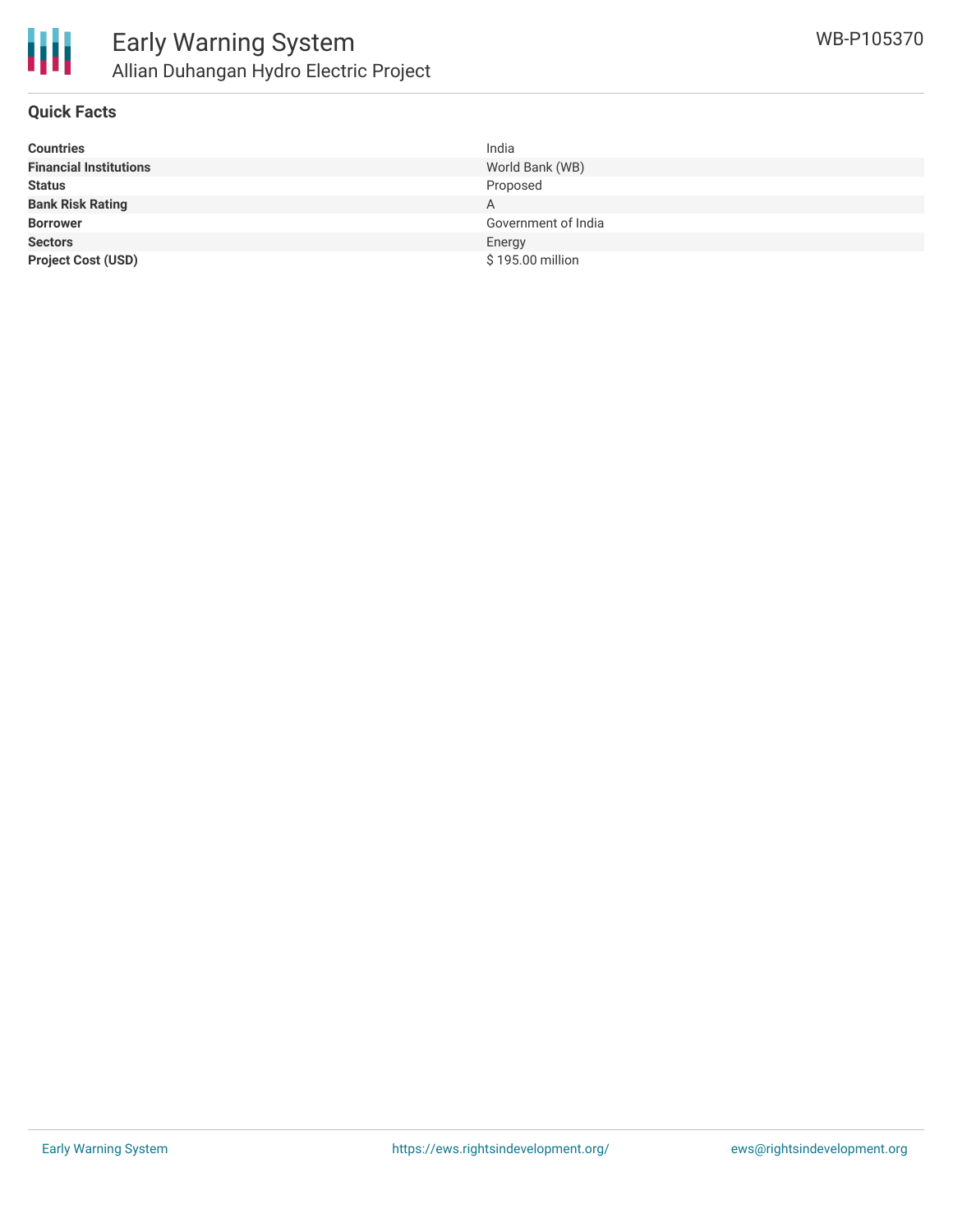

## **Project Description**

No project description available at the time of the snapshot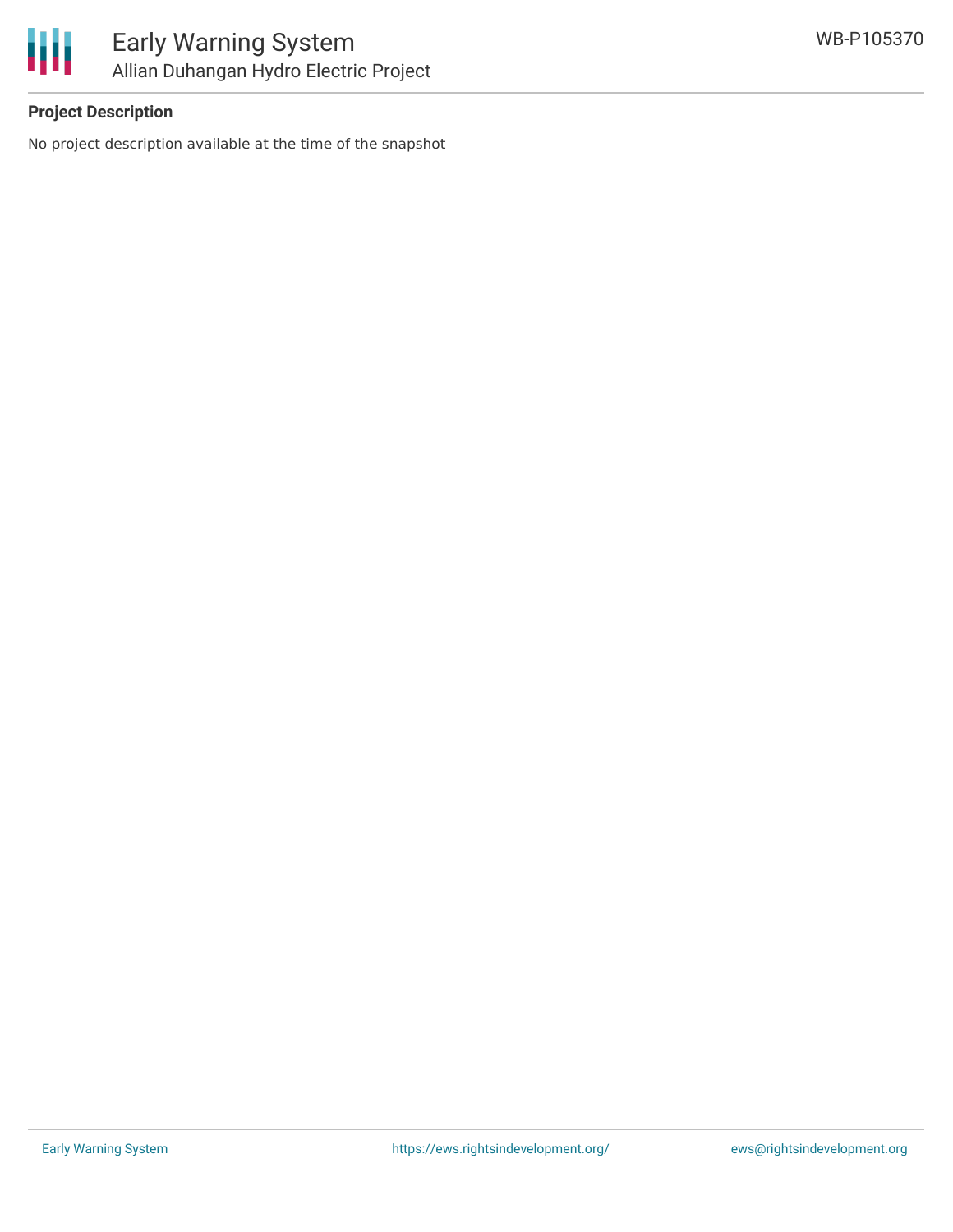

### **Investment Description**

World Bank (WB)

No investment type available at the time of the snapshot